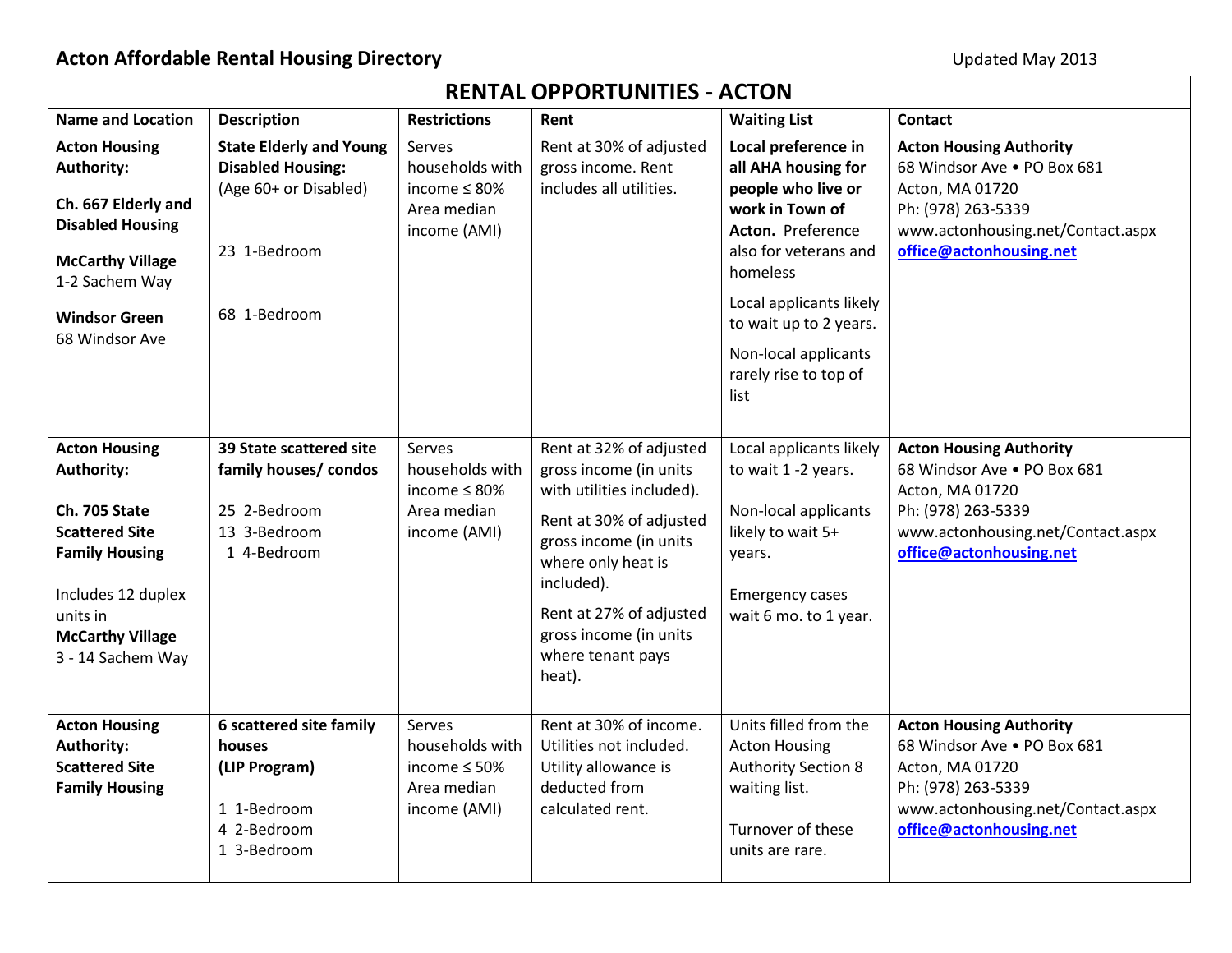| <b>RENTAL OPPORTUNITIES - ACTON</b>                             |                                                                                                                                                                                                                                                       |                                                                                                                                                                |                                                                                                                                                                                                                                   |                                                                                                                                                                                                                                                           |                                                                                                                                                                                                                                                                                                                                                                        |  |
|-----------------------------------------------------------------|-------------------------------------------------------------------------------------------------------------------------------------------------------------------------------------------------------------------------------------------------------|----------------------------------------------------------------------------------------------------------------------------------------------------------------|-----------------------------------------------------------------------------------------------------------------------------------------------------------------------------------------------------------------------------------|-----------------------------------------------------------------------------------------------------------------------------------------------------------------------------------------------------------------------------------------------------------|------------------------------------------------------------------------------------------------------------------------------------------------------------------------------------------------------------------------------------------------------------------------------------------------------------------------------------------------------------------------|--|
| <b>Name and Location</b>                                        | <b>Description</b>                                                                                                                                                                                                                                    | <b>Restrictions</b>                                                                                                                                            | Rent                                                                                                                                                                                                                              | <b>Waiting List</b>                                                                                                                                                                                                                                       | <b>Contact</b>                                                                                                                                                                                                                                                                                                                                                         |  |
| <b>Acton Housing</b><br>Authority:<br><b>Section 8 Vouchers</b> | Administers 155 HUD<br>Section 8 vouchers.<br>AHA encourages income<br>eligible to apply.                                                                                                                                                             | Serves<br>extremely low,<br>very low and<br>low income.<br>Maximum<br>income ≤80%<br>Area median<br>income (AMI)                                               | Voucher holders<br>typically pay 30% of<br>income for rent and<br>utilities. AHA pays<br>remainder of fair market<br>rent via housing<br>assistance directly to<br>landlord.                                                      | Up to 1-2 years wait<br>for person/family<br>with local<br>preference.<br>Non-local applicants<br>rarely rise to top of<br>list                                                                                                                           | <b>Acton Housing Authority</b><br>68 Windsor Ave . PO Box 681<br>Acton, MA 01720<br>Ph: (978) 263-5339<br>www.actonhousing.net/Contact.aspx<br>office@actonhousing.net                                                                                                                                                                                                 |  |
| <b>McCarthy Village II</b><br>15-26 Sachem Way                  | 12 affordable apts. with<br>project-based Section 8.<br><b>Extremely Low Income</b><br>(ELI):<br>5 2-Bedrooms<br>1 3-Bedroom<br>Very Low Income (VLI):<br>4 2-Bedrooms<br>2 3-Bedroom<br>(Includes: 1 Physical HC<br>and 1 Sensory HC -<br>both 2-BR) | Serves<br>household with<br>income $\leq$ 30%<br>Area median<br>income (AMI)<br>Serves<br>households with<br>income $\leq 50\%$<br>Area median<br>income (AMI) | Rent at 30% of income.<br>Utilities are not<br>included.<br>Utility allowance is<br>deducted from<br>calculated rent.                                                                                                             | Recent lottery of<br>April 26, 2013 with<br>all 12 units filled by<br>qualified applicants<br>and long waiting list.                                                                                                                                      | Acton Housing Authority, LLC<br>c/o Acton Housing Authority<br>68 Windsor Ave . PO Box 681<br>Acton, MA 01720<br>Ph: (978) 263-5339<br>www.actonhousing.net/Contact.aspx<br>office@actonhousing.net                                                                                                                                                                    |  |
| Inn at Robbins<br><b>Brook</b><br>10 Devon Drive                | 89 Assisted Living units<br>of which<br>3 studio units are<br>affordable<br>(Affordable Units<br>restricted to Age 60+<br>with need for<br>assistance)                                                                                                | 3 Affordable<br><b>Assisted Living</b><br>studio<br>apartments<br>Serves elderly/<br>disabled with<br>income $\leq 80\%$<br>Area median<br>income (AMI)        | Residents pay 75% of<br>their income for rent,<br>plus services, including 3<br>meals/day, personal<br>care, and activities, linen<br>service, and<br>housekeeping.<br>Utilities included.<br>Phone and cable paid<br>separately. | Applicants screened<br>by the Acton Housing<br>Authority. Local<br>preference, as set<br>forth by the Acton<br>Board of Selectmen.<br>Local applicants likely<br>to wait 4 years, and<br>may include internal<br>applicants meeting<br>income guidelines. | The Inn at Robbins Brook<br>Maura Capriccio, Marketing Director<br>10 Devon Drive<br>Acton, MA 01720<br>978-264-4666<br>www.theinnat robbinsbrook.com<br>mcapriccio@theinnatrobbinsbrook.com<br><b>Acton Housing Authority</b><br>68 Windsor Ave . PO Box 681<br>Acton, MA 01720<br>Ph: (978) 263-5339<br>www.actonhousing.net/Contact.aspx<br>office@actonhousing.net |  |